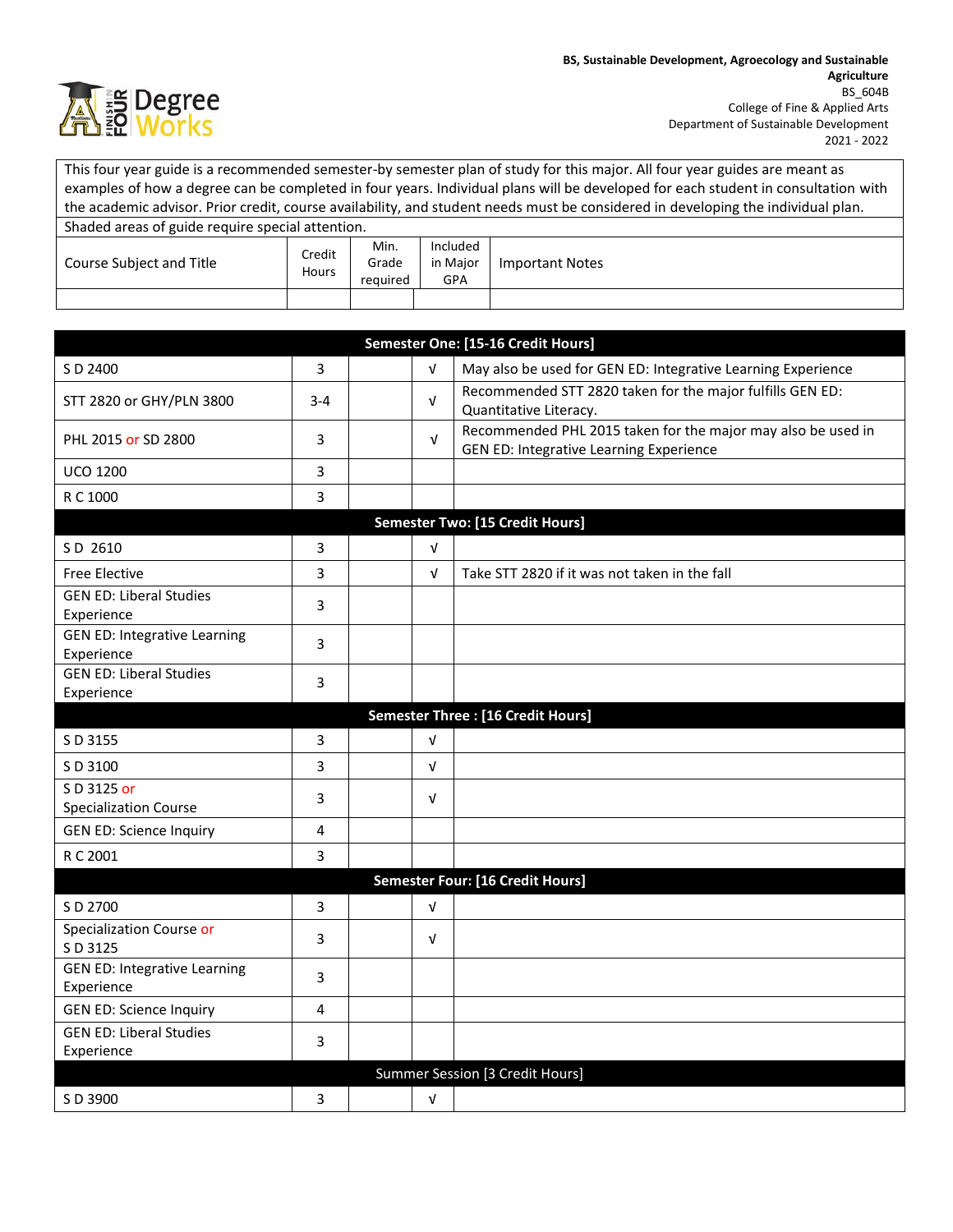

This four year guide is a recommended semester-by semester plan of study for this major. All four year guides are meant as examples of how a degree can be completed in four years. Individual plans will be developed for each student in consultation with the academic advisor. Prior credit, course availability, and student needs must be considered in developing the individual plan. Shaded areas of guide require special attention.

| Course Subject and Title | Credit<br>Hours | Min.<br>Grade<br>required | Included<br>in Maior<br>GPA | <b>Important Notes</b> |
|--------------------------|-----------------|---------------------------|-----------------------------|------------------------|
|                          |                 |                           |                             |                        |

| Semester Five: [13 Credit Hours]                |                                        |  |            |                                              |  |  |
|-------------------------------------------------|----------------------------------------|--|------------|----------------------------------------------|--|--|
| S D 3250                                        | 3                                      |  | $\sqrt{ }$ |                                              |  |  |
| S D 3800                                        | 3                                      |  | $\sqrt{ }$ | <b>WID</b>                                   |  |  |
| <b>Specialization Course</b>                    | 3                                      |  | $\sqrt{ }$ |                                              |  |  |
| <b>GEN ED: Wellness Literacy</b>                | $\mathbf{1}$                           |  |            |                                              |  |  |
| <b>Specialization Course</b>                    | 3                                      |  | $\sqrt{ }$ |                                              |  |  |
| Semester Six: [13 Credit Hours]                 |                                        |  |            |                                              |  |  |
| S D 3300                                        | 3                                      |  | $\sqrt{ }$ |                                              |  |  |
| <b>Specialization Course</b>                    | 3                                      |  | $\sqrt{ }$ |                                              |  |  |
| <b>Specialization Course</b>                    | 3                                      |  | $\sqrt{ }$ |                                              |  |  |
| <b>GEN ED: Liberal Studies</b><br>Experience    | 3                                      |  |            |                                              |  |  |
| <b>GEN ED: Wellness Literacy</b>                | $\mathbf{1}$                           |  |            |                                              |  |  |
|                                                 | <b>Summer Session [4 Credit Hours]</b> |  |            |                                              |  |  |
| S D 4200 Ecologically -Based Pest<br>Management | 4                                      |  | $\sqrt{ }$ |                                              |  |  |
| Semester Seven: [12 Credit Hours]               |                                        |  |            |                                              |  |  |
| S D 4550                                        | 3                                      |  | $\sqrt{ }$ | CAP                                          |  |  |
| <b>Specialization Course</b>                    | 3                                      |  | $\sqrt{ }$ |                                              |  |  |
| <b>Free Elective</b>                            | 3                                      |  |            |                                              |  |  |
| <b>Free Elective</b>                            | 3                                      |  |            |                                              |  |  |
| Semester Eight: [12 Credit Hours]               |                                        |  |            |                                              |  |  |
| S D 4100 or SD 3375 or SD 4600                  | 3                                      |  | $\sqrt{ }$ |                                              |  |  |
| S D 4550 or Free Elective                       | 3                                      |  | $\sqrt{ }$ | Take SD 4550 if it was not taken in the fall |  |  |
| S D 4125 or SD 4910                             | 3                                      |  | $\sqrt{ }$ |                                              |  |  |
| <b>Free Elective</b>                            | 3                                      |  |            |                                              |  |  |